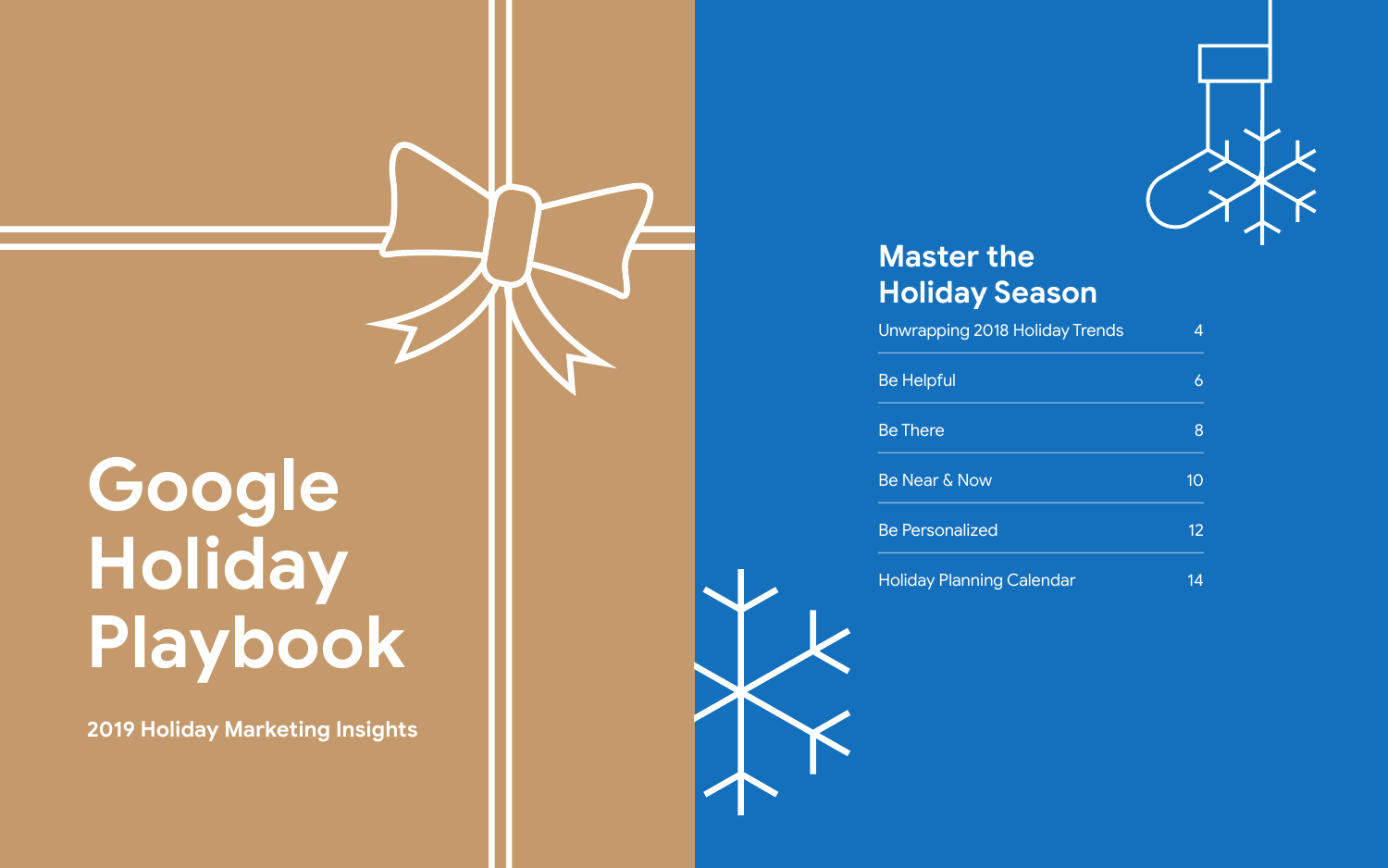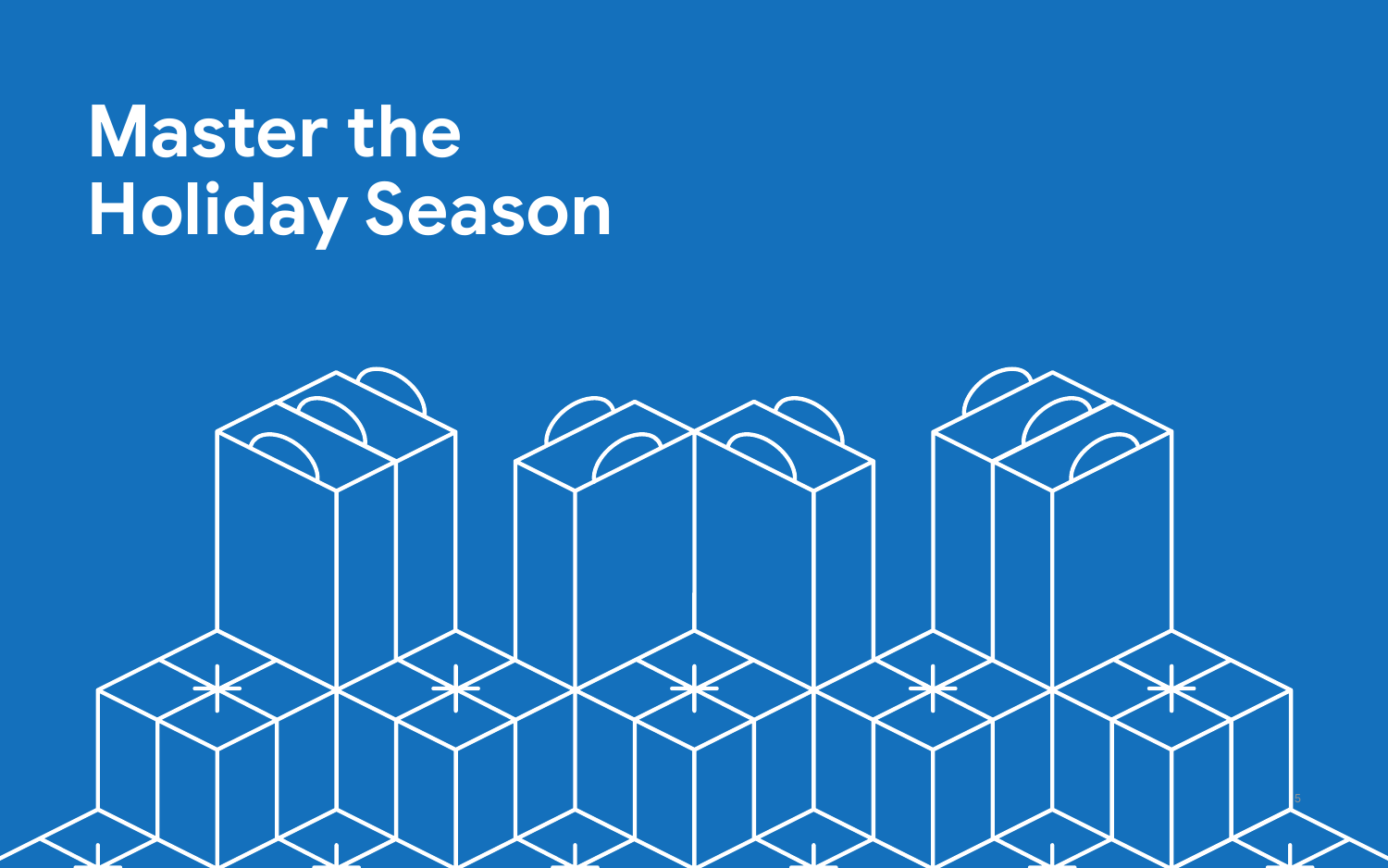### **Unwrapping 2018 Holiday Trends**

1 Statistics Canada, Retail Trade December 2018, February 2019

2 Google/Ipsos, "Holiday Study", November 2018 – January 2019, Online survey, Canada, n=3,107 online Canadians 18+ who shopped in the past two days. [Reduced base: Pre Black Friday/Cyber Monday Week (Nov 15-21) (n=332).]

### **Canadians are redefining Holiday shopping**



Shoppers think ahead about their gifts. Most consumers start researching gifts long before they start shopping.

• More than a third (39%) of Holiday shopping has been completed before the week of Black Friday/ Cyber Monday.2

On average, Canadian Holiday shoppers spent 43% of their time shopping online and 57% offline.<sup>4</sup>



 Google/Ipsos, Omnichannel Holiday Study, November 2018 – January 2019, Online survey, Canada, n=3,107 online Canadians 18+ who shopped in the past two days

52% of Holiday consumers shopped via a mobile app, and one third of those say they downloaded new apps over the 2018 Holiday season.<sup>6</sup>

4 Google/Ipsos, "Holiday Study", November 2018 – January 2019, Online survey, Canada, n=3,107 online Canadians 18+ who shopped in the past two days. 5 Google/Ipsos, Omnichannel Holiday Study, November 2018 – January 2019, Online survey, Canada, n=3,107 online Canadians 18+ who shopped in the past two days

### **Seamless online to offline experiences will drive your Holiday success**



1 in 3 shoppers who used Search before going to the store said they searched for something in-store related — such as items in stock near them, store hours, wait times and contact information.5

### **Shoppers are on mobile, and ready to buy**





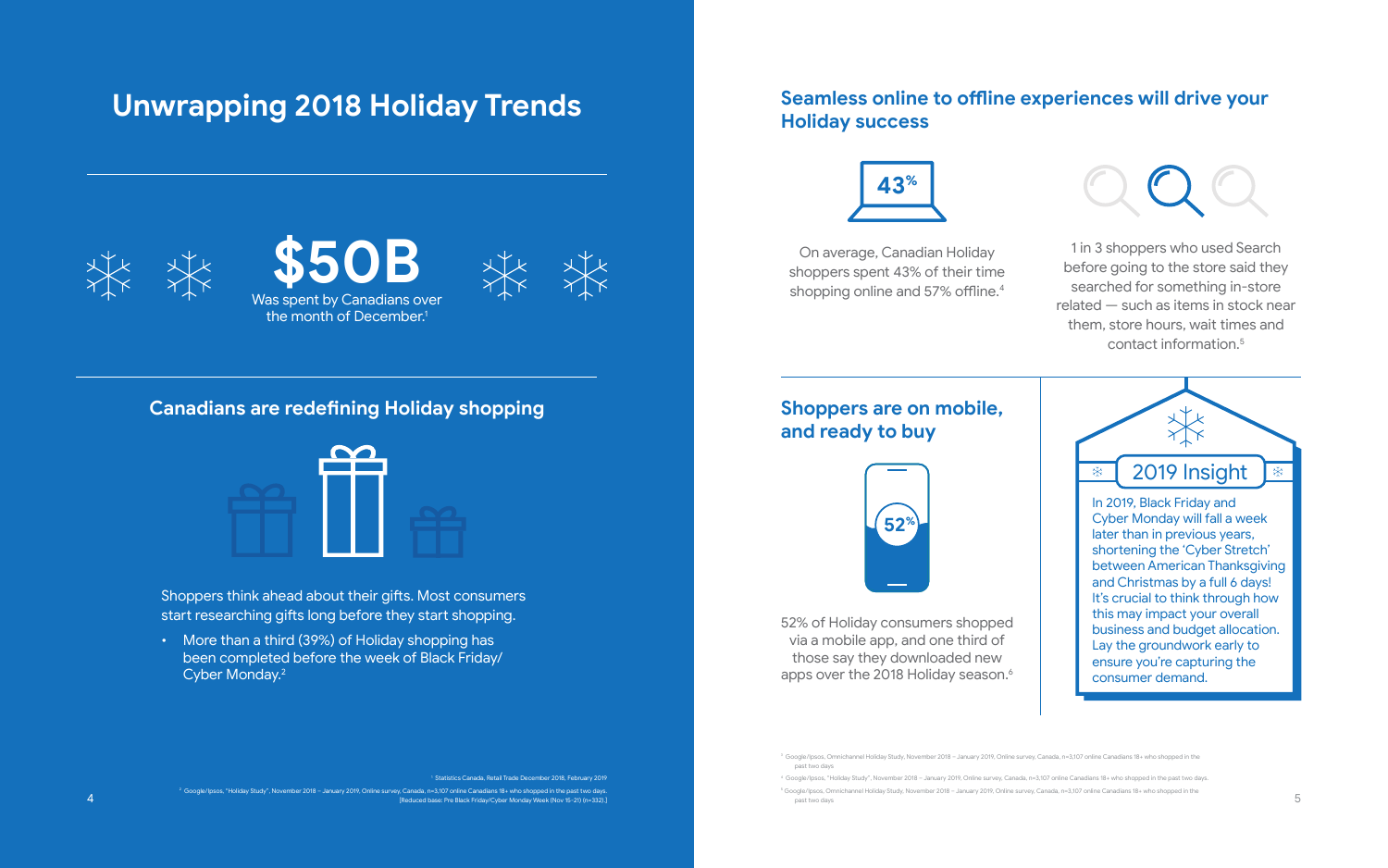

# Be Helpful

Consumers are using digital to decide where to shop and are leaning into mobile, especially for spontaneous purchases. Stand out from the competition by offering a frictionless experience.



6 Google/Ipsos, Omnichannel Holiday Study, November 2018 – January 2019, Online survey, Canada, n=3,107 online Canadians 18+ who shopped in the past two days

46% of Canadian shoppers were open to shopping with new retailers last Holiday season.<sup>7</sup>



Over 90% of Canadians say YouTube helps them discover new products or brands.<sup>8</sup>

7 Google/Magid Advisors, "The Role of Digital Video in People's Lives", CA, July 2018, n=2,000, A18-64 general online population.")



Be a brand that consumers can count on: people choose brands that are helpful every step of the way.

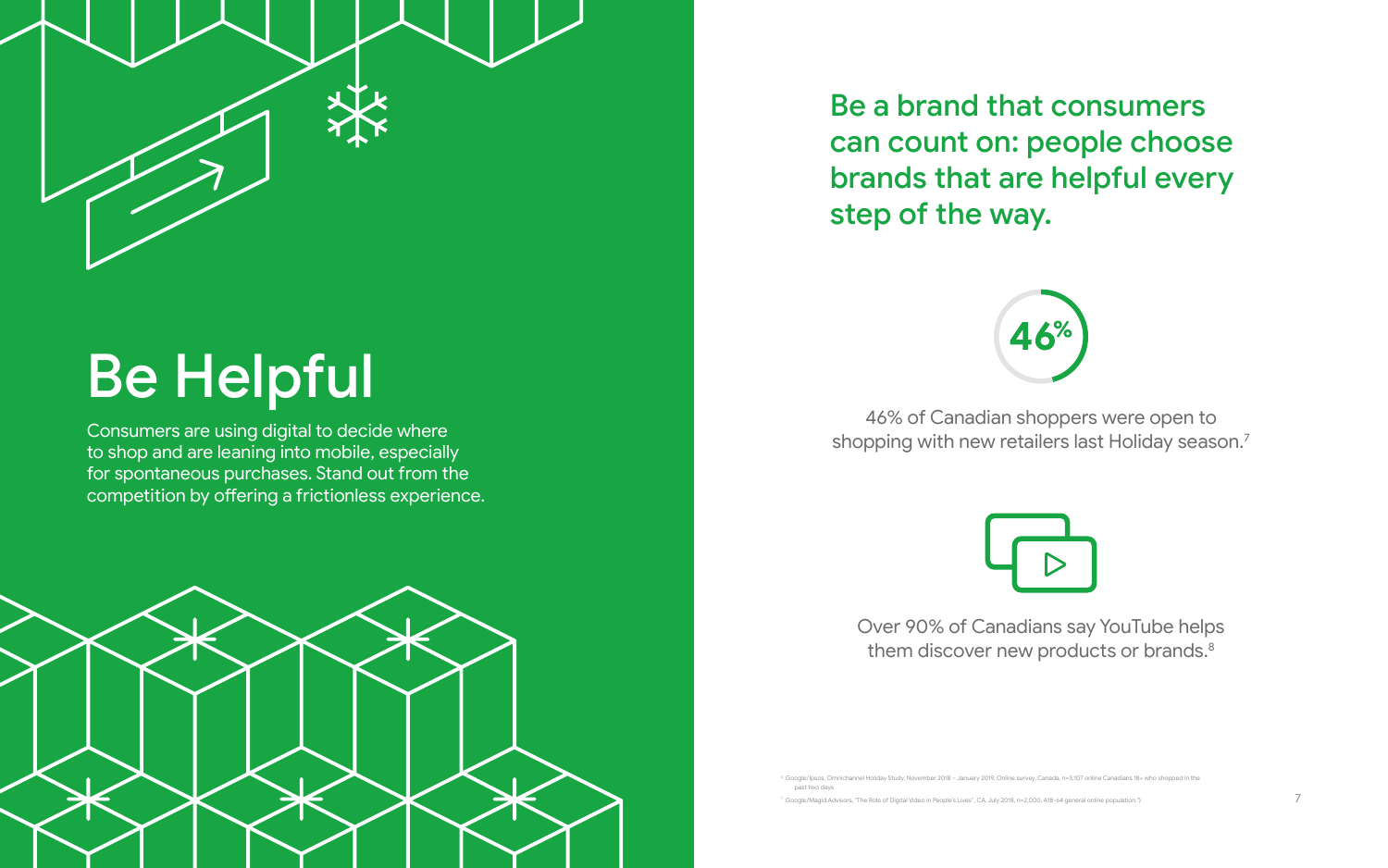

## Be There

When consumers don't know where to find what they need, they turn to search. Bridge your online and offline strategy to drive foot traffic.

Over half (51%) of Holiday shoppers agree they research before they buy to ensure they're making the best choice possible.<sup>11</sup>

In any given 2 days over the Holidays, 79% of Canadians are shopping (including browsing researching and buying).<sup>10</sup>



9 Google/Ipsos, "Shopping Tracker",Oct -Dec 2018, Online survey, CA, n=2759 adults 18+ who shopped in the past two days.  $\degree$  Google/Ipsos, "Holiday Study", November 2018 – January 2019, Online survey, Canada, n=3,107 online Canadians 18+ who shopped in the past two days 11 Google/Ipsos, "Shopper Tracker", November – December 2019 "Holiday Period", Online survey, Canada, n=1,849 online Canadians 18+ who shopped for something within the past 48 hours. [Reduced base: Excluding "None of the above" (n=1,712)

Most shopping occasions (60%) during the Holiday period start online while the other 40% start in a store.12



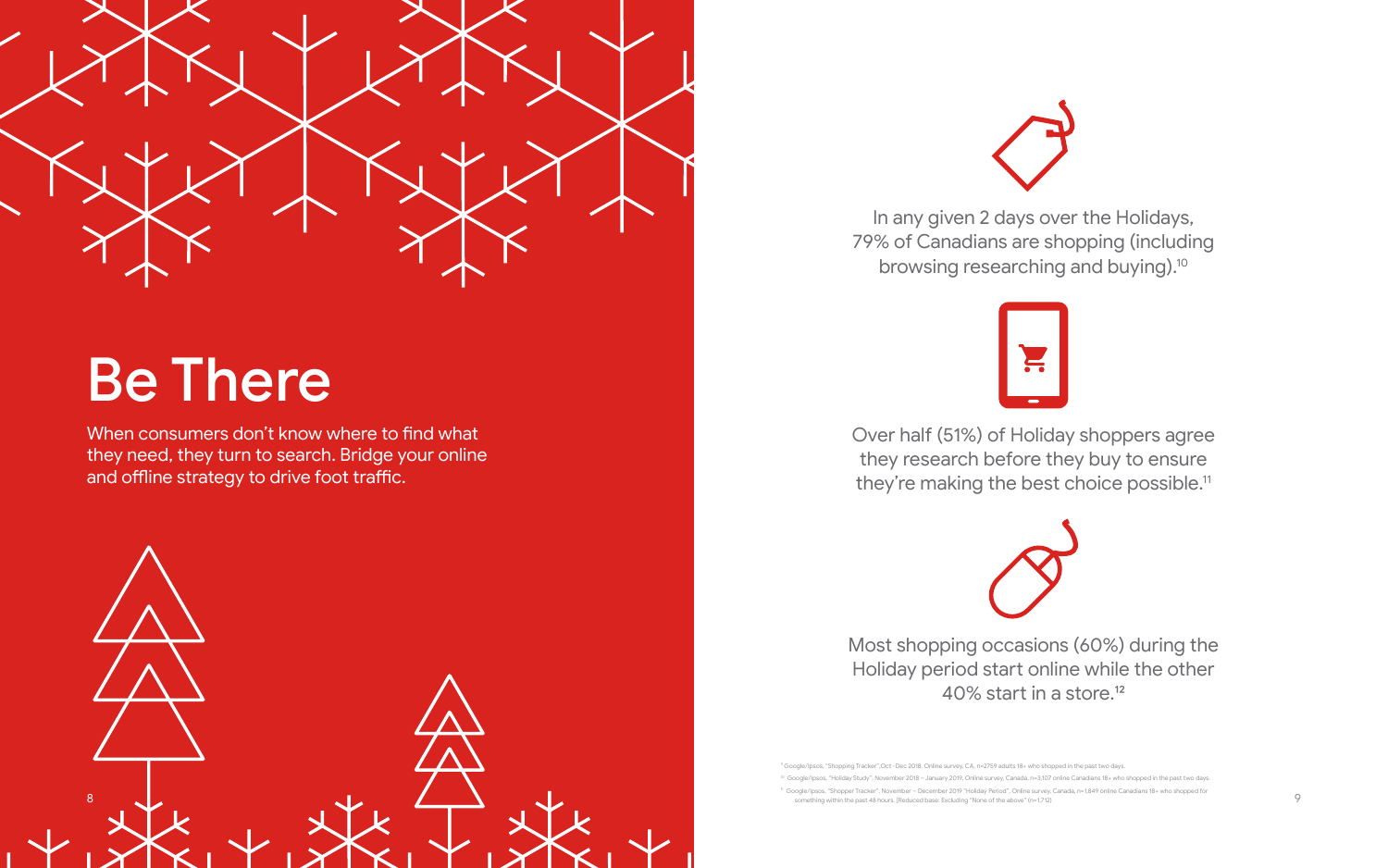# Be Near & Now

Advertise ahead of peak holiday moments to capture early consumer demand and maximize profitability. Help shoppers find your stores and products in their moment of need.



1-in-5 (21%) Holiday shoppers say they leave most of their shopping to the last minute.<sup>14</sup>



1-in-3 shoppers are still shopping after the shipping cutoff.<sup>15</sup>

Over half (54%) of those who started their shopping journey online also visited a store and 59% of shoppers either bought or were planning to buy in-store.13





10

<sup>12</sup> Google/Ipsos, "Shopper Tracker", November – December 2019 "Holiday Period", Online survey, Canada, n=1,849 online Canadians 18+ who shopped for something within the past 48 hours

<sup>13</sup> Google/Ipsos, Omnichannel Holiday Study, November 2018 – January 2019, Online survey, Canada, n=3,107 online Canadians 18+ who shopped in the past two days

<sup>14</sup> Google/Ipsos, Omnichannel Holiday Study, November 2018 – January 2019, Online survey, Canada, n=3,107 online Canadians 18+ who shopped in the past two days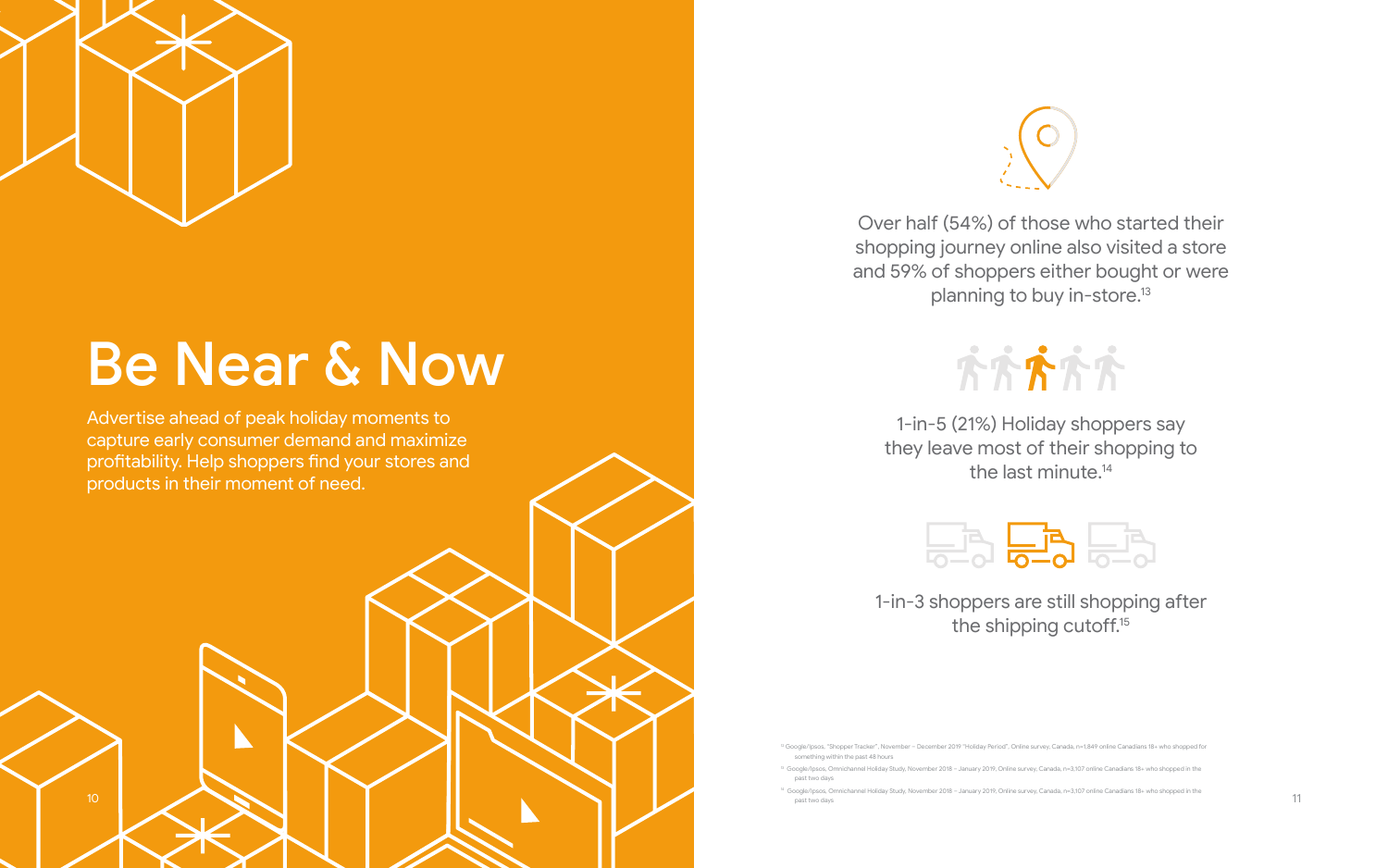

## Be Personalized

Personalize the holiday shopping experience by customizing your creative, offering promotions based on past purchases, and creating robust customer lists.

> 76% of smartphone users are more likely to purchase from companies whose mobile sites or apps offer them discounts/promotions on items they may be interested in based on previous purchases.<sup>17</sup>

15 Google/Ipsos, Shopper Tracker, Apr-June 2019, Online survey, Canada, n=2,737 online Canadians 18+ who shopped for something within the past 48 hours

<sup>16</sup> Google / Ipsos, Jan. 2019, Playbook Omnibus 2019, n=1,545 CA online smartphone users, A18+





Only 30% of Canadian shoppers said the retailers they most recently shopped with did a good job of personalizing their shopping experience.<sup>16</sup>



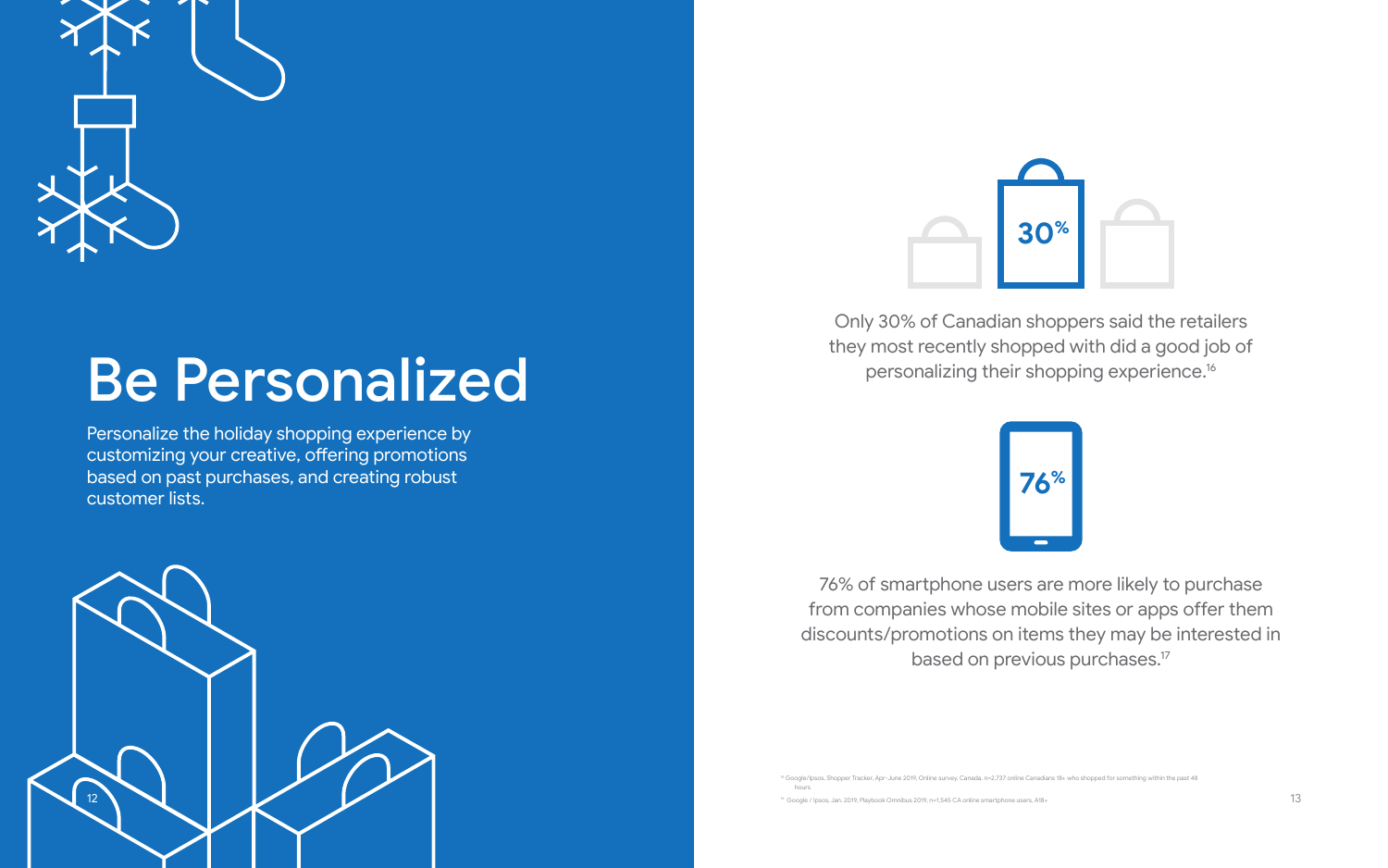

## **Holiday Planning Calendar**

## **October**

| <b>Sunday</b>   | <b>Monday</b>              |              | Tuesday Wednesday Thursday |                 | <b>Friday</b> | <b>Saturday</b> |
|-----------------|----------------------------|--------------|----------------------------|-----------------|---------------|-----------------|
|                 |                            | $\mathbf{1}$ | $\sqrt{2}$                 | $\mathsf 3$     | $\sqrt{4}$    | $\mathbf 5$     |
| $\acute{\circ}$ | $\overline{\phantom{a}}$   | $\,8\,$      | $\circ$                    | $10$            | 11            | $12\,$          |
| 13              | 14<br>Thanksgiving<br>(CA) | 15           | $16$                       | $17\,$          | $18\,$        | 19              |
| 21              | 21                         | 22           | 23                         | 24              | 25<br>Diwali  | $26\,$          |
| $27\,$          | 28                         | 29<br>Diwali | $30\,$                     | 31<br>Halloween |               |                 |

## **November**

|               |                          |                                                      |                                                      |                              | $\mathbf 1$               | $\overline{2}$           |
|---------------|--------------------------|------------------------------------------------------|------------------------------------------------------|------------------------------|---------------------------|--------------------------|
| $\mathcal{S}$ | $\sqrt{4}$               | $\overline{5}$                                       | $\acute{\circ}$                                      | $\overline{7}$               | 8                         | $\, \circ \,$            |
| 10            | 11<br>Remembrance<br>Day | 12                                                   | 13                                                   | 14                           | 15                        | $16$                     |
| 17            | 18                       | 19                                                   | 20                                                   | 21                           | 22                        | 23<br>#1C<br>In-S<br>Day |
| 24            | 25                       | 26<br>#2 Online<br>Sales Day<br>(2018) <sup>20</sup> | 27<br>#1 Online<br>Sales Day<br>(2018) <sup>21</sup> | 28<br>Thanksgiving<br>(U.S.) | 29<br><b>Black Friday</b> | 30                       |

It's never too early to start planning. Build your presence before Holiday traffic spikes to capture early consumer demand and maximize profitability.

| <b>Sunday</b> | <b>Monday</b>            | <b>Tuesday</b>                                | Wednesday                                     | <b>Thursday</b>              | <b>Friday</b>             | <b>Saturday</b>                                                     |
|---------------|--------------------------|-----------------------------------------------|-----------------------------------------------|------------------------------|---------------------------|---------------------------------------------------------------------|
|               |                          |                                               |                                               |                              | $\ensuremath{\mathsf{1}}$ | $\sqrt{2}$                                                          |
| $\mathsf 3$   | $\sqrt{4}$               | 5                                             | $\acute{\mathrm{o}}$                          | $\overline{\phantom{a}}$     | $\,8\,$                   | $\, \circ \,$                                                       |
| $10$          | 11<br>Remembrance<br>Day | 12                                            | 13                                            | 14                           | 15                        | 16                                                                  |
| 17            | 18                       | 19                                            | 20                                            | 21                           | 22                        | 23<br>#1 Overall & #1<br>In-Store Sales<br>Day (2018) <sup>19</sup> |
| 24            | 25                       | 26<br>#2 Online<br>Sales Day<br>$(2018)^{20}$ | 27<br>#1 Online<br>Sales Day<br>$(2018)^{21}$ | 28<br>Thanksgiving<br>(U.S.) | 29<br><b>Black Friday</b> | 30                                                                  |

17 Mastercard Advisors, January 2019 18 Mastercard Advisors, January 2019 19 Mastercard Advisors, January 2019

14 - Holiday Planning Calendar 15 and 2019 and 2019 and 2019 and 2019 and 2019 and 2019 and 2019 and 2019 and 2019 and 2019 and 2019 and 2019 and 2019 and 2019 and 2019 and 2019 and 2019 and 2019 and 2019 and 2019 and 2019